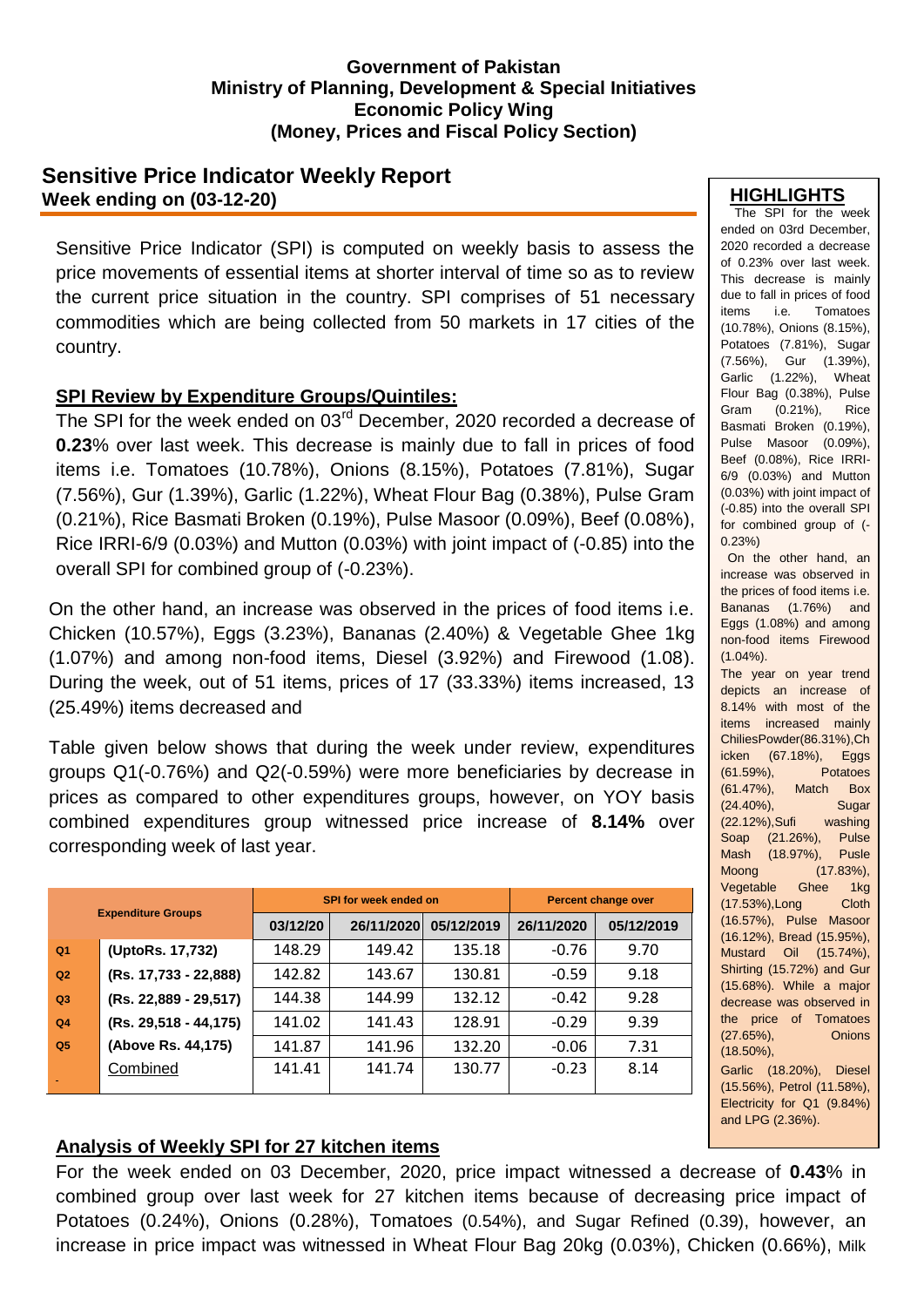fresh (0.07%), Eggs hen (0.11%). In lowest income group **Q1**, a decreasing price impact of **1.21**% was recorded in price impact of 27 kitchen items over last week.

On year on year basis, combined group recorded a rising impact of **15.39%** which is attributed to increase in price impact of kitchen items i.e. Wheat Flour Bag (0.54%) Rice Basmati Broken (0.13%), Milk Fresh (3.65%), Eggs Hen Farm (1.56%), Chicken (3.47%)Beef (0.68%), Mutton (0.48%), Cooking Oil Dalda 5 litre tin (0.56%), Vegetable Ghee1kg Pouch (0.40%), Potatoes (1.67%) and Sugar (1.06%) however, a declining price impact was shown in Tomatoes (1.24%), Onions (0.82%). Price impact on YOY basis for lowest income group Q1 was **14.74**% which is lower than combined group on YOY basis.

| Consumer Prices Of Essential Kitchen Items in Different Cities For Week Ended On 03-12- |  |  |  |  |  |  |  |
|-----------------------------------------------------------------------------------------|--|--|--|--|--|--|--|
| 20                                                                                      |  |  |  |  |  |  |  |

| Sr.<br><b>No</b> | <b>Units</b>                 | <b>Islamabad</b> | <b>Rawalpindi</b> | Lahore  | <b>Karachi</b> | Quetta  | <b>Peshawar</b> |
|------------------|------------------------------|------------------|-------------------|---------|----------------|---------|-----------------|
| 1                | Wheat Flour Bag 20kg         | 864.15           | 860.00            | 860.00  | 1207.26        | 1249.98 | 1068.81         |
| $\overline{2}$   | Rice Basmati Broken          | 106.56           | 98.54             | 90.00   | 99.43          | 104.92  | 80.00           |
| 3                | Mutton (Average Quality) 1kg | 1145.03          | 1161.68           | 1051.19 | 1078.39        | 1096.96 | 868.94          |
| 4                | Chicken Farm Broiler(1kg)    | 233.14           | 230.07            | 221.00  | 248.39         | 264.97  | 231.00          |
| 5                | Milk fresh (Un-boiled)       | 120.41           | 119.83            | 90.00   | 120.00         | 120.00  | 122.94          |
| 6                | Eggs Hen 1dozen              | 185.64           | 181.88            | 181.00  | 184.89         | 189.98  | 181.08          |
| 7                | Cooking Oil 5 liter          | 1265.00          | 1265.00           | 1265.00 | 1265.00        | 1265.00 | 1265.00         |
| 8                | Pulse Moong 1kg              | 242.36           | 234.47            | 230.11  | 248.83         | 259.97  | 200.00          |
| 9                | Pulse Mash 1kg               | 267.34           | 253.16            | 246.56  | 244.98         | 274.97  | 230.00          |
| 10               | Pulse Gram 1kg               | 164.62           | 153.60            | 121.30  | 157.75         | 174.95  | 148.99          |
| 11               | Potatoes                     | 88.84            | 85.31             | 78.76   | 64.54          | 69.88   | 78.55           |
| 12               | Onions 1kg                   | 83.12            | 70.59             | 63.63   | 58.07          | 74.89   | 72.11           |
| 13               | Tomatoes 1kg                 | 127.96           | 126.59            | 116.00  | 113.31         | 89.63   | 94.05           |
| 14               | Sugar Refined 1kg            | 91.64            | 85.71             | 86.04   | 89.63          | 90.00   | 89.94           |
| 15               | Petrol Super Per Liter       | 101.19           | 101.20            | 101.19  | 101.20         | 101.16  | 101.19          |

The Price difference of items in different cities as shown in the table above can be related to transportation costs. This applies to those commodities that are physically transported from one city to another as they are not grown/produced in that particular area.

| <b>Price Comparison of Major Kitchen Items (Combined Group)</b> |                      |            |               |                     |         |          |  |  |  |
|-----------------------------------------------------------------|----------------------|------------|---------------|---------------------|---------|----------|--|--|--|
| Sr. No                                                          | <b>Items</b>         |            | <b>Prices</b> | impact Current/prev |         |          |  |  |  |
|                                                                 |                      | 03/12/2020 | 26/11/2020    | 05/12/19            | Prev.   | Corresp. |  |  |  |
| 1                                                               | <b>Wheat Flour</b>   | 995.80     | 990.69        | 918.48              | 0.03    | 0.54     |  |  |  |
| $\overline{2}$                                                  | <b>Rice Basmati</b>  | 88.83      | 88.86         | 84.00               | 0.00    | 0.13     |  |  |  |
| 3                                                               | <b>Mutton</b>        | 1037.38    | 1037.38       | 1037.38             | 0.00    | 0.49     |  |  |  |
| $\overline{4}$                                                  | <b>Chicken Farm</b>  | 234.05     | 213.54        | 141.32              | 0.66    | 3.47     |  |  |  |
| 5                                                               | <b>Milk Fresh</b>    | 105.60     | 105.49        | 94.32               | 0.07    | 3.65     |  |  |  |
| 6                                                               | Eggs Hen             | 182.56     | 176.66        | 113.49              | 0.11    | 1.56     |  |  |  |
| $\overline{7}$                                                  | <b>Onions</b>        | 62.11      | 68.14         | 77.49               | $-0.28$ | $-0.82$  |  |  |  |
| 8                                                               | <b>Pulse Moong</b>   | 230.71     | 231.57        | 187.52              | 0.00    | 0.00     |  |  |  |
| 10                                                              | <b>Potatoes</b>      | 73.19      | 77.28         | 48.19               | $-0.24$ | 1.67     |  |  |  |
| 11                                                              | <b>Tomatoes</b>      | 117.76     | 139.09        | 160.47              | $-0.54$ | $-1.24$  |  |  |  |
| 12                                                              | <b>Sugar Refined</b> | 87.52      | 94.13         | 72.06               | $-0.39$ | 1.06     |  |  |  |